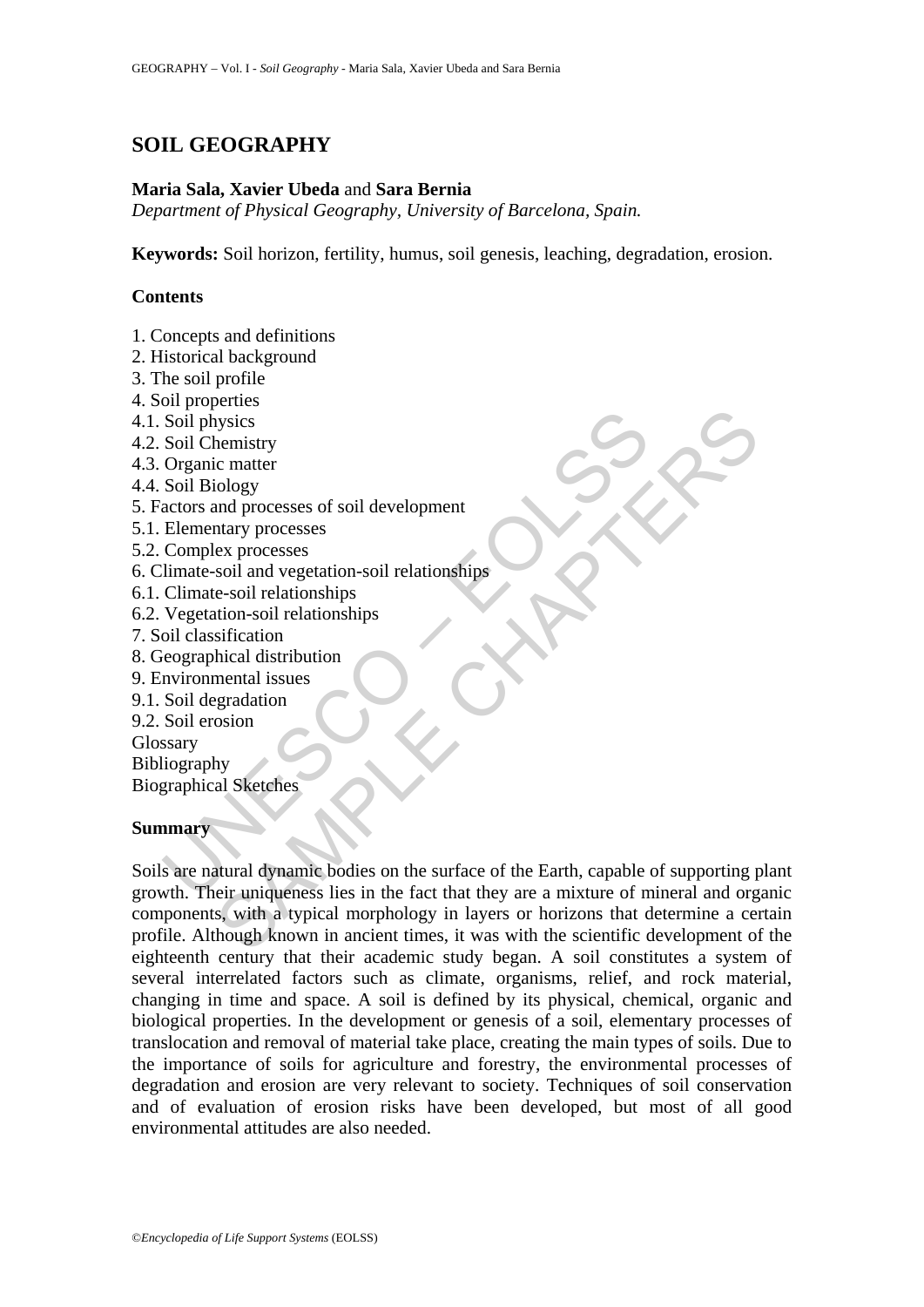#### **1. Concepts and definitions**

The word soil, in a very broad sense, refers to all the unconsolidated material at the earth's surface capable of supporting plant life, the natural medium for plant growth. Soils are natural dynamic bodies on the uppermost layer of the earth, exhibiting distinct organization of their mineral and organic components, including water and air. They formed in response to atmospheric and biological forces acting on various kinds of parent material under diverse topographic conditions over a period. Soil is a natural body, differentiated into horizons of mineral and organic constituents, usually unconsolidated, of variable depth; it differs from parent material below in morphology, physical properties and constitution, chemical properties and composition, and biological characteristics. Like skin, the soil is constantly eroded at its surface by wind, water and man's activities, and being renewed at its base by weathering of its parent material.

Man's perception of soil differs according to the use made of it. For a soil scientist it is an organized body system of nature. The agronomist and forester look at the soil as a substrate for plant growth. An engineer sees the soil as the physical ground to support buildings, industries, bridges, roads and highways. For a landscaper it is a resource to beautify parks and gardens. From a geological viewpoint, the soil is an epidermal unit of a geologic body.

erial.<br>
The person of soil differs according to the use made of it. For<br>
programized body system of nature. The agronomist and forester let<br>
tratte for plant growth. An engineer sees the soil as the physical<br>
dings, indust many and any and started and the set of it. For a soil scientist<br>ed body system of nature. The agronomist and forester look at the soil<br>or plant growth. An engineer sees the soil as the physical ground to sup<br>industries, Within geography, the soil is an element of the physical environment that varies in space and time―a good to preserve from degradation and erosion. There is a strong relationship between soils and the other branches of physical geography. In geomorphology, for instance, there are texts linking both subjects, like the ones from Birkeland, from Richards *et al* and from Conacher and Dalrymple. Even more evident is the relationship between soils and vegetation, in such a way that sometimes the study of soils is incorporated in the biogeography textbooks, like the one from Duchaufour. Also, in hydrology there are interrelationships that need to be understood when studying infiltration and water movement within the soil. In the case of climatology, the relationship is strong but inverse, i.e. there are the climatic characteristics that determine to a great extend the soil type and development.

### **2. Historical background**

Before 1600, the references to soils are very elementary and often related to their agricultural productivity. It was with the birth of geology at the end of the eighteenth century that the scientific study of soils began. Fieldwork demonstrated the difference between sediments and soils, and their development by weathering of the rock. So for many years soil was considered as part of geology, simply the loose fraction of the Earth's crust. Further more, the chemistry applied to agriculture showed that the vegetation takes nutrients from the minerals in the soil, and that chemical reactions and cation exchanges took place within the soil.

The study of soil as a science is a recent advancement, related to the fields of geology, geography, chemistry and biology, which began to emerge following the Renaissance. In the eighteenth century, geographers were classifying and mapping soils in Great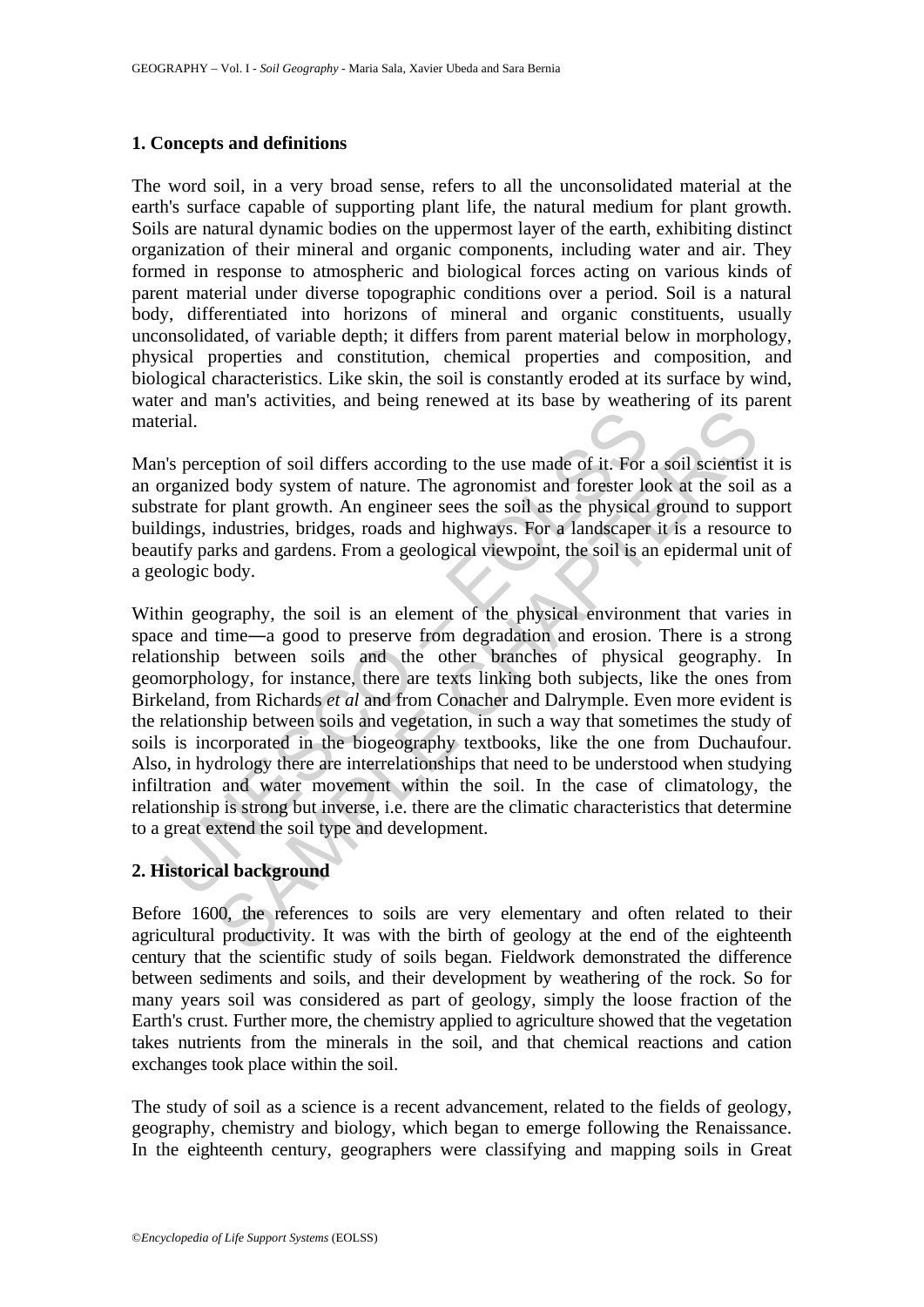Britain. In 1862, in Germany, Friedrich Fallou coined the term pedology (from the Greek *pedon*) for the scientific study of soils.

It was in Russia where the scientific study of soils began, initially with Lomonosov, who wrote and taught about soils considered as an evolving body. In the 1880s, the physical geographer Vasili Dokuchaev recognized soil as a natural unit worthy of study in its own right. He was the first to consider a soil as complex mixture of mineral matter, organic matter and living organisms, a product of the environment, constantly changing and evolving, sometimes very slowly, like in dry desert areas, or more quickly in wet tropical regions. In 1876, at an interdisciplinary commission organized in Russia to study the chernoziom soil, Dokuchaev developed the fundamentals of soil investigation. Numerous other scientists (e.g. Konstantin Glinka) made their contributions to the development of soil science over the years. In USA, Eugene Hilgard wrote about alkaline soils and the relations between soils and climate, landforms and vegetation. Curtis Marbut, a geomorphologist, viewed the multiple and interdependent processes in the development of soils.

is and the relations between soils and climate, landforms and vegetated comorphologist, viewed the multiple and interdependent processes pils.<br>
importance of the progression of the scientific study of soils was climated f increase is a stationary and the method in the developed in the celebrations between soils and climate, landforms and vegetation. Curtis Mandologist, viewed the multiple and interdependent processes in the development of The importance of the progression of the scientific study of soils was clearly established in the first international meetings dedicated to it. In the conferences of Budapest (1909), Stockholm (1910) and Prague (1922) the term Agrogeology was used, which shows the importance that geologists had in the development of this science and the dominant interest for cultivated soils. However, in the conference of 1924 in Rome (1924) the wider expression "Soil Science" was adopted, a term that was also applied to the first International Society issued from that meeting. Another term also used in the study of soils is edaphology, from the Greek *edafos*.

In 1941, Hans Jenny, considering the soil as a system, presented the conceptual equation:

$$
S = f(cl, o, r, p, t, n.)
$$
 (1)

where soil (S) is a function of climate (cl), organisms (o), relief or topography (r), parent material (p), time (t), and unspecified factors (n), one of which includes human activities. His work synthesized the concepts of the time and became a paradigm of soil science that is still followed today. In 1961, he derived another equation, taking into consideration the soil as an open system where energy and matter come in and out. The equation is:

e, s, v, a = f (I, F, t) 
$$
(2)
$$

The parameters used are: the properties of the ecosystem (e), the properties of the soil (s), the properties of vegetation (v), and the properties of animals (a), which are function of the initial state of the system in relation to the parent rock, topography, slope and exposure (I), the external flux potentials constituted by organisms and climate (F), and the age of the system (t). At a certain time interval the changes in the properties of the system are equivalent to the income less the losses, and then:

e, s, v, a = f (cl, o, r, m, t, n) 
$$
(3)
$$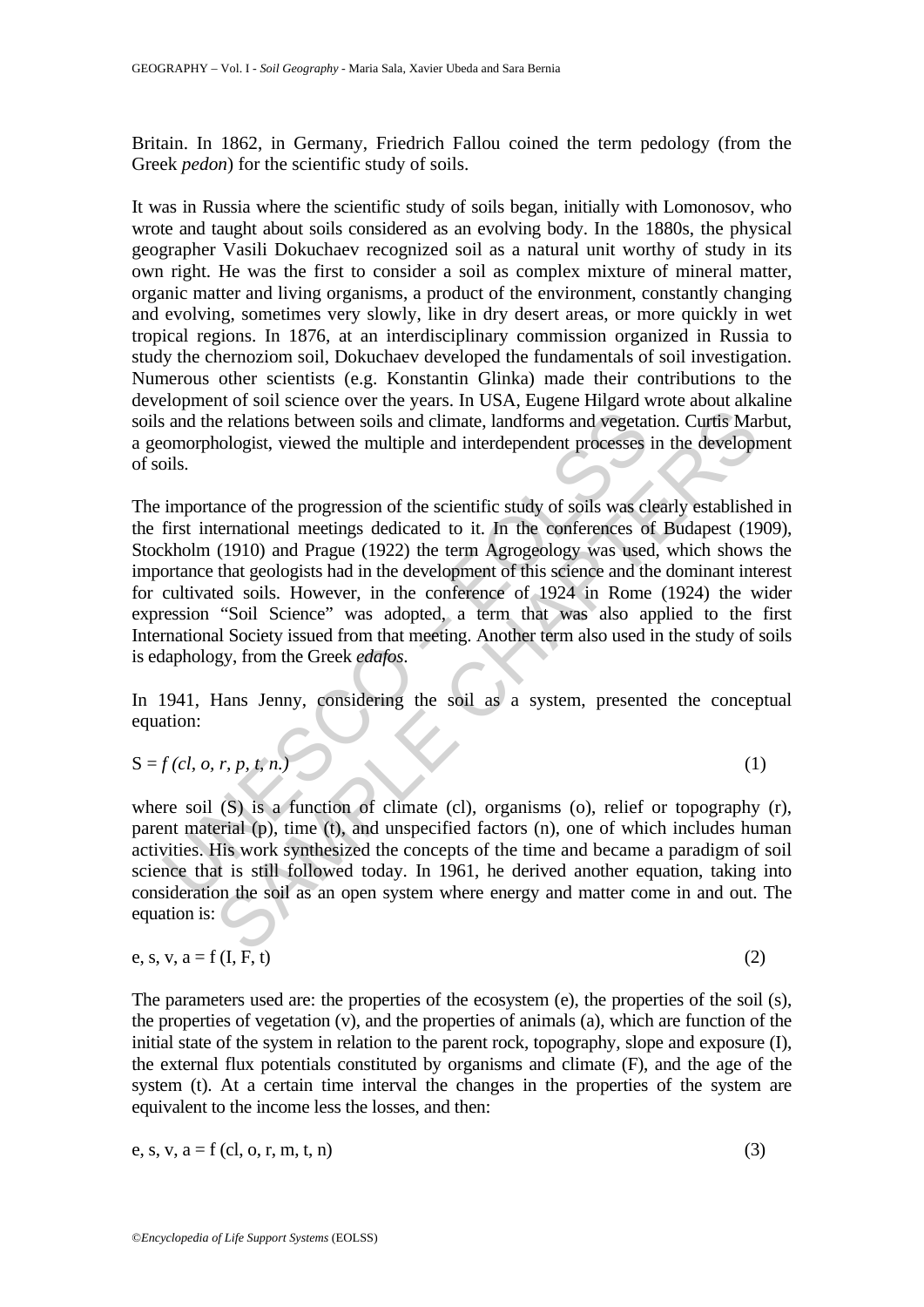Neither the topographic factors, nor the parent rock is dependant on time, while climate and organism may or may not be a function of this parameter.

To study the development of a soil it is necessary to refer to the different individual actors, i.e. to consider the situations in which only one factor varies while the others remain constant. Because this is practically impossible, the only possible approach is to expect that variations will be so small that they can be ignored. It is then possible to establish sequences as functions of a dominant factor:

 $S = f (cl)$  o, r, m, t, n (function of climate)  $S = f$  (o) cl, r, m, t, n (function of organisms)  $S = f(r)$  cl, o, m, t, n (function of relief)  $S = f(m)$  cl, o, r, t, n (function of lithology)  $S = f(t)$  cl, o, r, m, n (function of time)

#### **3. The soil profile**



 $S = f(t)$  cl, o, r, m, n (function of time)<br>
he soil profile<br>
he soil profile<br>
he soil profile<br>
ereas soil is formed from the rock below, at the same time it is ero<br>
a characteristic morphological feature develops, the soil Consideration of the solid of the same time is is ended away from the right of the slows down erosion, allowing the solid layer to build up. In fernetiated layers or horizons. Naming of horizons differs depending on elect Whereas soil is formed from the rock below, at the same time it is eroded away from the top. A cover of plant life slows down erosion, allowing the soil layer to build up. In this process a characteristic morphological feature develops, the soil profile, composed of several differentiated layers or horizons. Naming of horizons differs depending on the soil classification used. Here the U.S. Soil Taxonomy System will be used, although only their master horizons.

O horizons. On the surface of the soil often a layer is found, rich in leaf litter and other organic material more or less decomposed. Some are saturated with water or were once saturated.

The A-horizon is the mineral layer that has formed. It exhibits obliteration of all or much of the original rock structure and show one or both of the following: (1) an accumulation of humified organic matter closely mixed with the mineral fraction, or (2) properties resulting from cultivation, pasturing, or similar kinds of disturbance. It is also where most plant roots and soil organisms are found.

The conjunct of the O and A horizons constitute the solum, which is the part of a soil body in which the parent material has been modified and plant roots are contained. It is also where the effects of climate and biological activity are most pronounced.

The E horizon is a mineral layer where the main feature is the loss of silicate clay, iron, aluminium, or some combination these, leaving a concentration of sand and silt particles. This horizon exhibits obliteration of all or much of the original rock structure.

By comparison, the B-horizon is the zone where new material from below and nutrients from above accumulate. Sometimes an impermeable layer or pan is formed above it, denying plants to access this rejuvenating source of new nutrients. It has formed below an A, E or O horizon and it shows much of the following: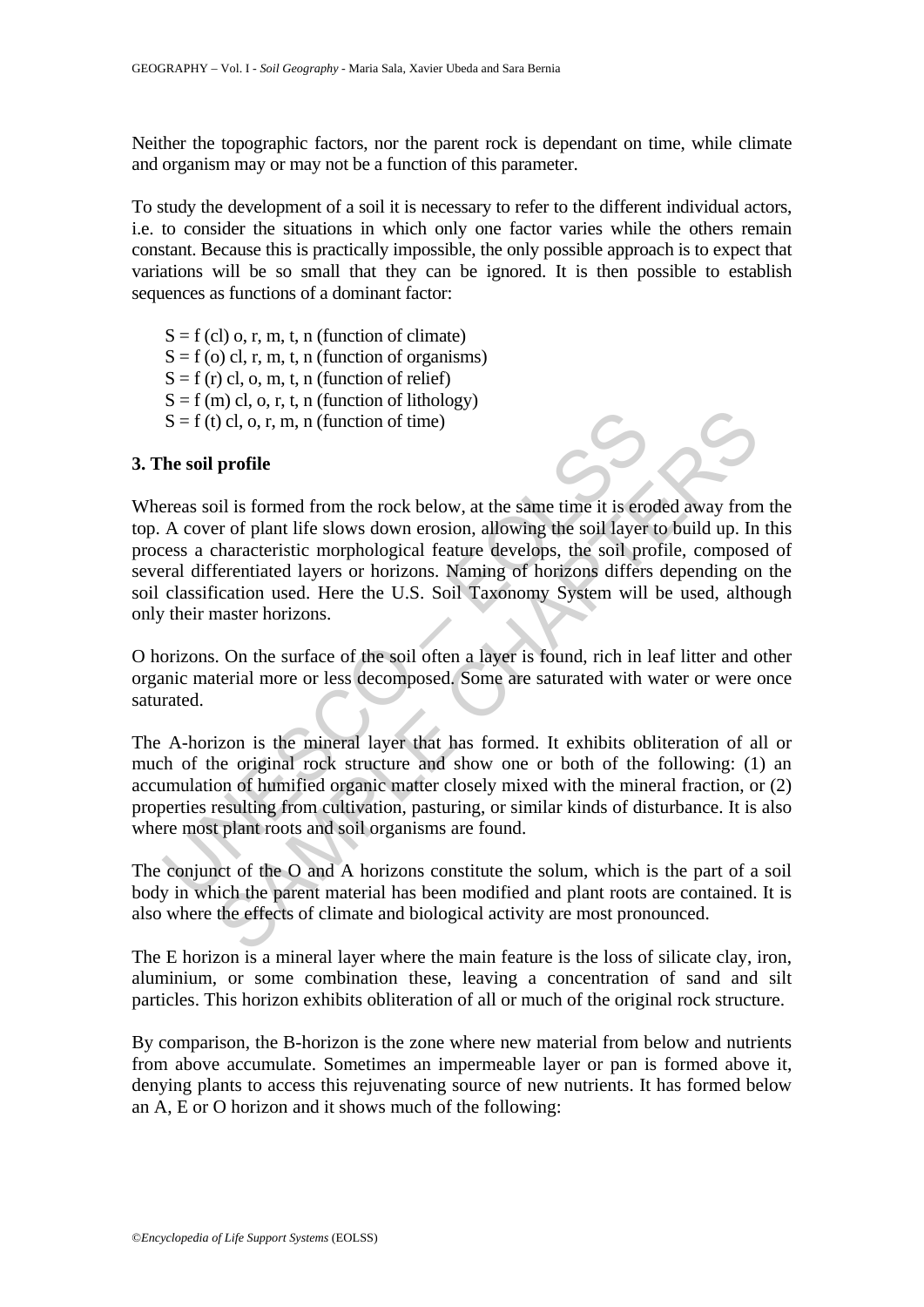- illuvial concentration of silicate clay, iron, aluminium, humus, carbonates, gypsum, or silica, alone or in combination,
- evidence of the removal or addition of carbonates,
- residual concentration of oxides,
- coatings of sesquioxides that make the horizon conspicuously lower in colour value, higher in chroma, or redder in hue, without apparent illuviation of iron,
- alteration that forms silicate clay or liberates oxides, or both, and that forms a granular, blocky, or prismatic structure if volume changes accompany changes in moisture content,
- brittleness or
- strong gleving

Just above the base rock, is the C-horizon, containing the recently weathered and still weathering soil. It is little affected by pedogenic processes and lacks the soil properties found in the other horizons. The material may be either like or unlike the material from which the solum has presumably formed. It may have been modified, even if there is no evidence of pedogenesis.

|              | ust above the base rock, is the C-horizon, containing the recently weathered and stil<br>veathering soil. It is little affected by pedogenic processes and lacks the soil properties<br>ound in the other horizons. The material may be either like or unlike the material from<br>which the solum has presumably formed. It may have been modified, even if there is no<br>vidence of pedogenesis.<br>Layers. Strongly cemented to indurated bedrock. This is sufficiently coherent where |
|--------------|--------------------------------------------------------------------------------------------------------------------------------------------------------------------------------------------------------------------------------------------------------------------------------------------------------------------------------------------------------------------------------------------------------------------------------------------------------------------------------------------|
|              | noist to make hand digging with a spade impractical, although it may be chipped or<br>craped. The cracks may be coated or filled with clay or other material.<br>V layers are layers filled with water within or beneath the soil.                                                                                                                                                                                                                                                         |
| Horizon      | <b>Description of detailed soil horizons</b>                                                                                                                                                                                                                                                                                                                                                                                                                                               |
| $\mathbf{O}$ | Consists mainly of organic matter from the vegetation, which accumulates<br>under conditions of free aeration.                                                                                                                                                                                                                                                                                                                                                                             |
| A            | Eluvial (outwash) horizon consisting mainly of mineral matter mixed with some<br>humified (decomposed) organic matter.                                                                                                                                                                                                                                                                                                                                                                     |
| E            | Strongly eluviated horizons having much less organic matter and/or iron and/or<br>clay than the horizons underneath. Usually pale coloured and high in quartz.                                                                                                                                                                                                                                                                                                                             |
| $\bf{B}$     | Illuvial (inwashed) horizon characterised by concentrations in clay, iron or<br>organic matter.                                                                                                                                                                                                                                                                                                                                                                                            |
| $\mathbf C$  | Weathered parent material lacking the properties of the solum and resembling<br>more the fresh parent material.                                                                                                                                                                                                                                                                                                                                                                            |
| $\mathbb{R}$ | Regolith, the unconsolidated bedrock or parent material.                                                                                                                                                                                                                                                                                                                                                                                                                                   |
|              | Table 1. Soil master horizons.                                                                                                                                                                                                                                                                                                                                                                                                                                                             |

Table 1. Soil master horizons.

Soil and top soil are produced naturally at a rate of 1mm in 200 to 400 years, averaging at about 1 ton/ha/y. A full soil profile develops in 2000 to 10 000 years, a period that is long for humans but short for the planet. World-wide, agricultural soil is lost at a rate 10 to 40 times faster than its natural replacement.

The USA lost 80 mm since farming began, 200 years ago. This amounts to some 18 t/ha/y. China appears to lose 40 t/ha/y. World-wide loss of agricultural land is 6 million ha per year, from a world-wide total of 1200 million ha (0.5%/y). These are compelling reasons for improving the way humans manage their soils.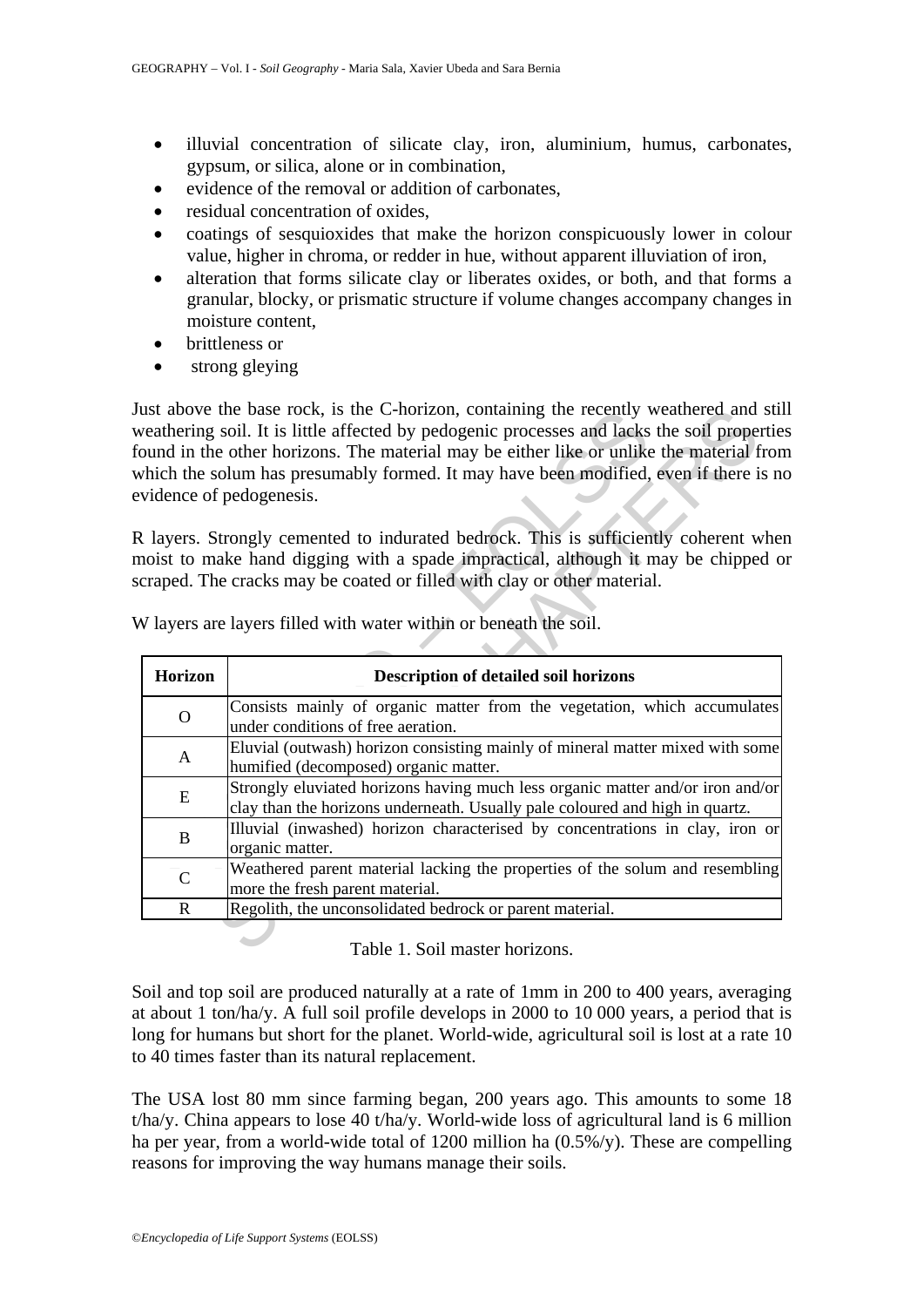

Figure 1. Soil profile (podzol FAO, spodosol STS).

## **4. Soil properties**

### **4.1. Soil physics**

Soil physical properties are those related to their inorganic portion, and they are extremely important from both internal characteristics and productivity standpoints. Minerals come from a variety of sources, but the key process is physical weathering of rocks by the actions of wind, rain, ice, sunlight, and biological pressures, which break them down into smaller particles. A portion of this material is soluble in water, and thus easily taken up by plants, and a much more bulky portion is insoluble.

The way in which a soil is put together, or its architecture, is related to its physical properties, such as texture, aggregation and porosity. The movement of air, water and solutes through the soil is dependent on the spaces and their configuration among the soil particles. This will also affect soil temperatures and the soil's ability to store water.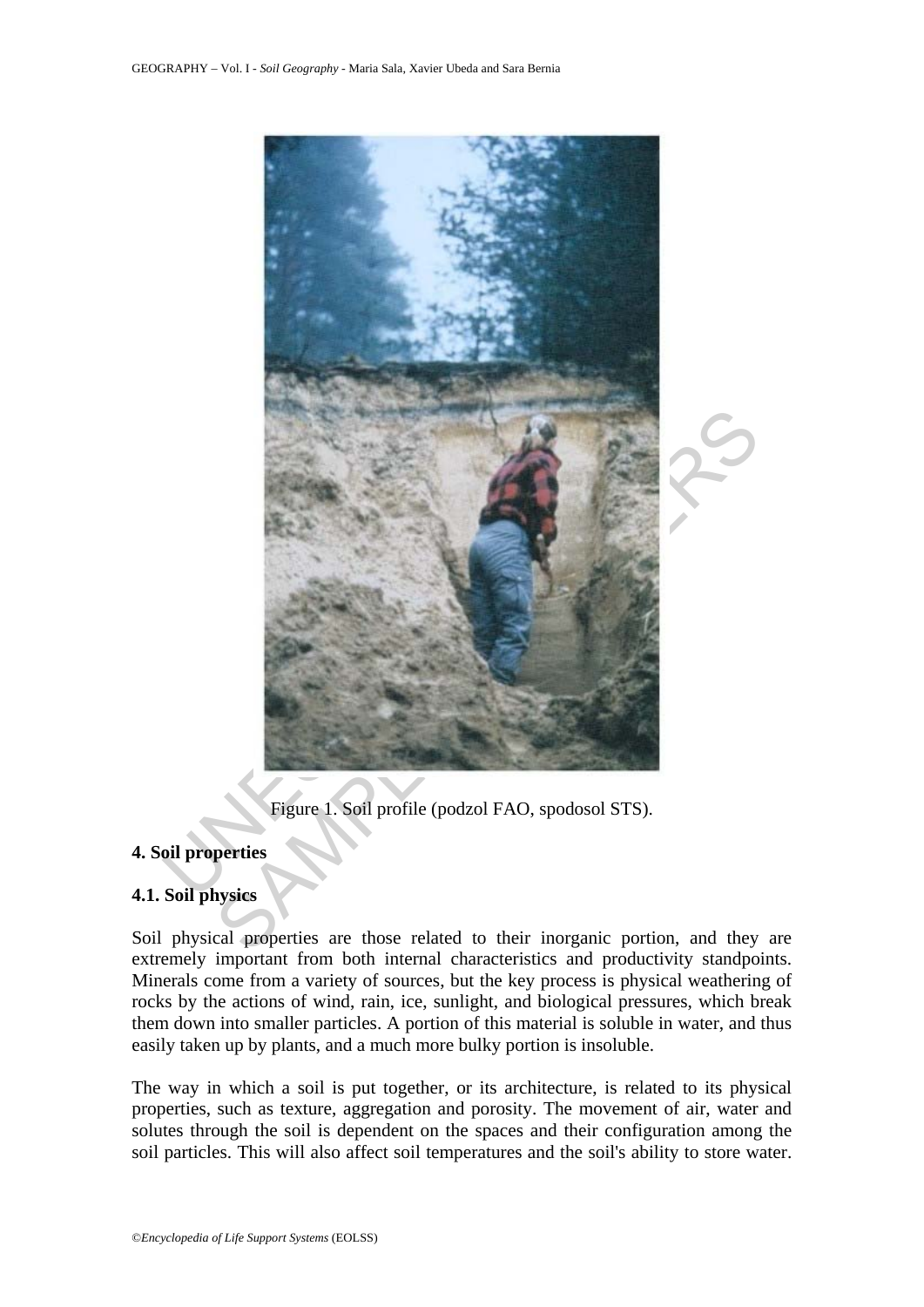Physical properties such as colour, texture and structure are used in soil classification, particularly in horizon definitions. All these properties affect how easily the soil will support living organisms or how well it will support a building.

Soil texture is a reflection of the distribution of particle size fractions or the relative amounts of sand silt and clay. Fine textured soils contain more clay size minerals and have relatively high porosity but the pores are small and often discontinuous. In contrast, coarse textured soils contain sand sized minerals and have more porosity but bigger pores that are connected. Soils are made up of a mixture of particles ranging from clay size of less than 2µm to gravels and stones. Smaller particles are often cemented together by organic matter, iron oxides, plant roots, etc. and form the fundamental structure of soils as aggregates. If we remove the cementing material and disperse the particles in water we can *separate* the individual particles by sedimentation. The coarse particles settle first, the fine particles last.



Figure 2. Particle-size classes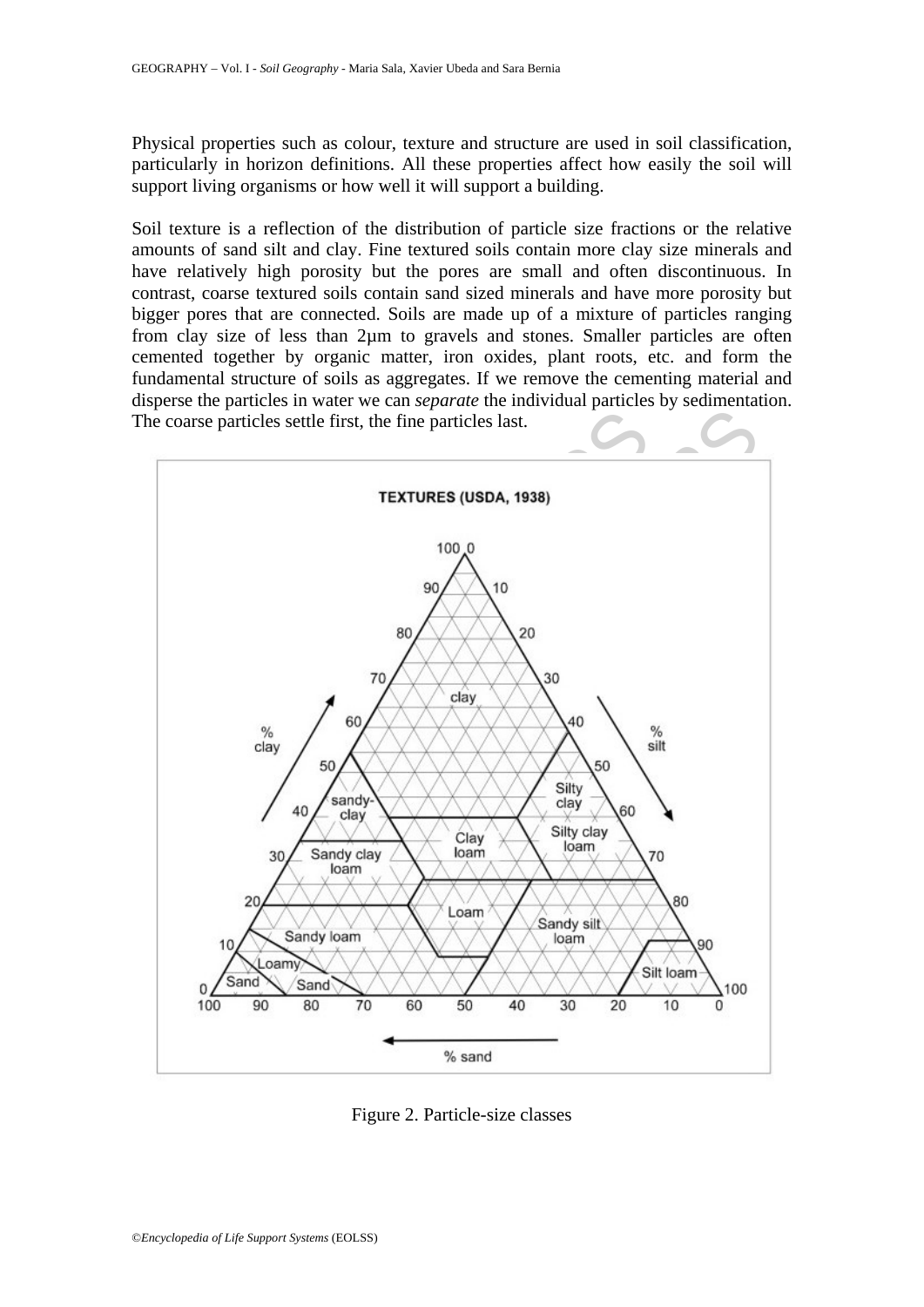The term structure refers to grouping of the primary soil particles into secondary clumps or aggregates, often called peds. In relation to its shape a structure can be classified as granular, blocky, laminar, or prismatic. Structure is important to components that flow such as water, air, heat, and nutrients. In a prismatic structure, for instance, the vertical cracks allow for rapid downward water movement and root growth. Chemical conditions, such as pH and salinity, can severely affect structure. Organic matter content is also an important component for the development of soil structure.

Bulk density is the mass of one  $cm<sup>3</sup>$  of the soil, which includes both solid particles plus the voids among particles or the pore space. Porosity is derived mathematically from bulk density and the density of the soil solid particles or particle density. The size of soil particles and how they are clumped together or aggregated largely determines the bulk density and porosity.

For colour, accumulations of oxidized iron compounds give red or<br>prainic matter and iron compounds gives light coloured grey land farmin<br>term and iron compounds gives light coloured grey land farming<br>water holding characte The main and iron of oxidized iron compounds give red chroma, while<br>matter and iron compounds gives light coloured grey horizons. Red<br>tled horizons are indicative of reduced conditions or water logged soils.<br>holding charac As for colour, accumulations of oxidized iron compounds give red chroma, while loss of organic matter and iron compounds gives light coloured grey horizons. Red and brown mottled horizons are indicative of reduced conditions or water logged soils. Soil water holding characteristics are important for dry land farming, selection of the correct irrigation system, irrigation scheduling, crop selection, and ground water quality.

- -
- -
- -

# TO ACCESS ALL THE **27 PAGES** OF THIS CHAPTER, Visit: http://www.eolss.net/Eolss-sampleAllChapter.aspx

#### **Bibliography**

Birkeland P.W. (1984). *Soils and Geomorphology*, Oxford University Press, N.Y. [A usefull textbook to serve the needs of geomorphologists, sedimentary petrologists and archelogists working in Quateranry research, with emphasis on their natural settings]

Buol S.W., Hole F.D. and McCraken, R.J. (1980). *Soil genesis and classification*. Iowa State University Press. Ames.[A classical textbook on soils]

Duchaufour P. (1970). *Précis de Pédologie*, Masson & Cie, Paris. [A French textbook dealing with soil properties, genesis and evolution and applied pedology. Interesting to note the classical soil classification]

Fanning D.S and Fanning M.C.B. (1989). *Soil. Morphology, Genesis and Classification*, John Wiley, New York. [A textbook for advanced undergraduate courses. Most of the text is directed towards genesis and the US soil classification]

Paton T.R., Humphreys G.S. and Mitchell P.B. (1995). *Soils: A New Global View.* Yale Univ.Press .New Haven. [This book challenges the prevalent view of the characteristics and origins of soils, exposing the inadequacies of climate determinism and the reliance on zonalism.]

Trudgill S.T. (1988). *Soil and Vegetation Systems*. [This presents the study of inputs, outputs, reactions, and stability in soil and vegetation systems.]

USDA Soil Conservation Service (1988). Soil Taxonomy. Robert E. Krieger Publishing Co. Malabar, Florida. [Basic tool for soil classification]